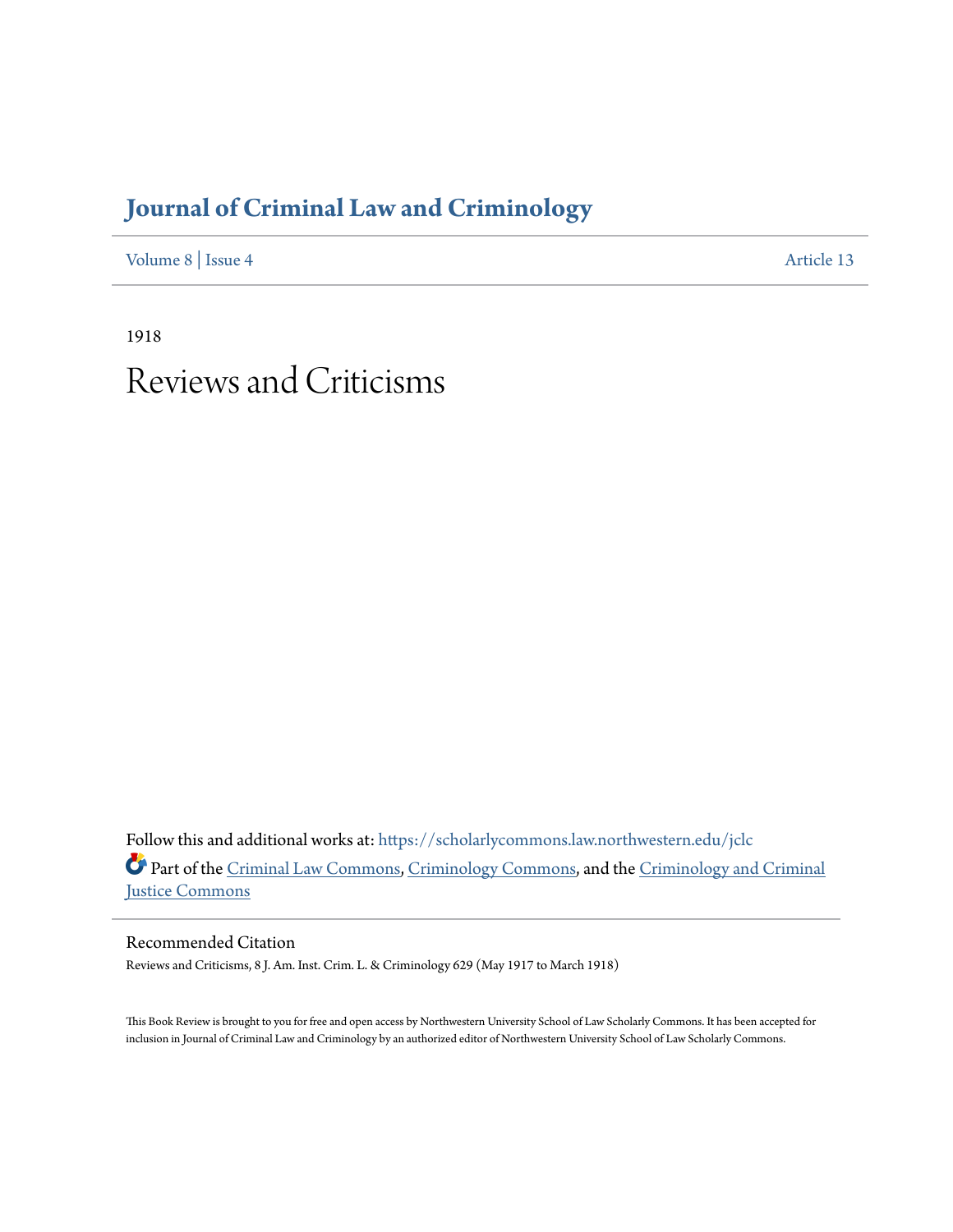## REVIEWS **AND** CRITICISMS

CRIMINAL SOCIOLOGY. By *Enrico Ferri.* Translated from the 1905 French edition **by** *Joseph I. Kelly* and4 *John Lisle.* Edited **by** *William W. Smithers.* With introductions *byCharles A. Ellwood* and *Quincy A. Myers.* Little, Brown & Company, Boston, 1917. Pp. XLV, 577, \$5.00.

The translators of this remarkable book have rendered an enviable service to English-speaking lawyers and scholars. For it is more than an ordinary book; it is in fact an encyclopedia of positivist thought, a high water mark of the contributions of the Positive School of Criminology. In no mean sense the'work is an autobiography and a history of forty years of thinking along a definite line. Merely to run through the elaborate footnotes and bibliography not only gives the measure of the patience and the alertness of Professor Ferri's mind, but also reveals the amazing richness of the field of criminalistic science as it has developed in the last half century. It is particularly gratifying to have access to a better edition of the work than Morrison's abridgement and translation offered.

The argument.of the book is so elaborate and detailed that it is almost impossible to give an adequate idea of its contents. This follows from the author's concept of criminal sociology as wider than law or statistics or anthropology. Ferri, being an "organicist," is naturally inclined to emphasize the biological and anthropological aspects of societal life: criminal sociology, he says, is inseparable from criminal biology. Yet he vigorously denies any bias, and still holds to the synethetic theory which he developed as early as 1881. This theory, in his own words, considers that "crime in general is the resultant of combined biological and social factors, and that the reciprocal influence of biological and social factors is different for each of the crimes, not only in their different forms of homicide, robbery, and rape, but also for the varieties of each criminal species (homicide committed from passion, or for the purpose of robbery, or from insanity, or for revenge). Thus social factors predominate in crimes against property; biological factors in crimes against the person; although both classes of factors concur always in the natural determination of every crime" **(p.** 74).

This statement of the case renders it impossible to exalt any one set of causes over any other. Hence Ferri criticizes a whole series of what appear to him one-sided theories, including orthodox socialist belief that economic considerations are basic to both normal and abnormal conduct. Likewise he presses the futility of attempting to get at "first causes." His attachment to Darwin, Spencer and Lombroso on the one hand brings him back constantly to reiteration of the claims of psycho-biology in a proper understanding of either causes or treatment of criminality. But on the other hand his discipleship to Marx makes him look to economic reconstruction for the way out. Thus he says, "The remedy can only be found in an amelioration of

ر<br>سا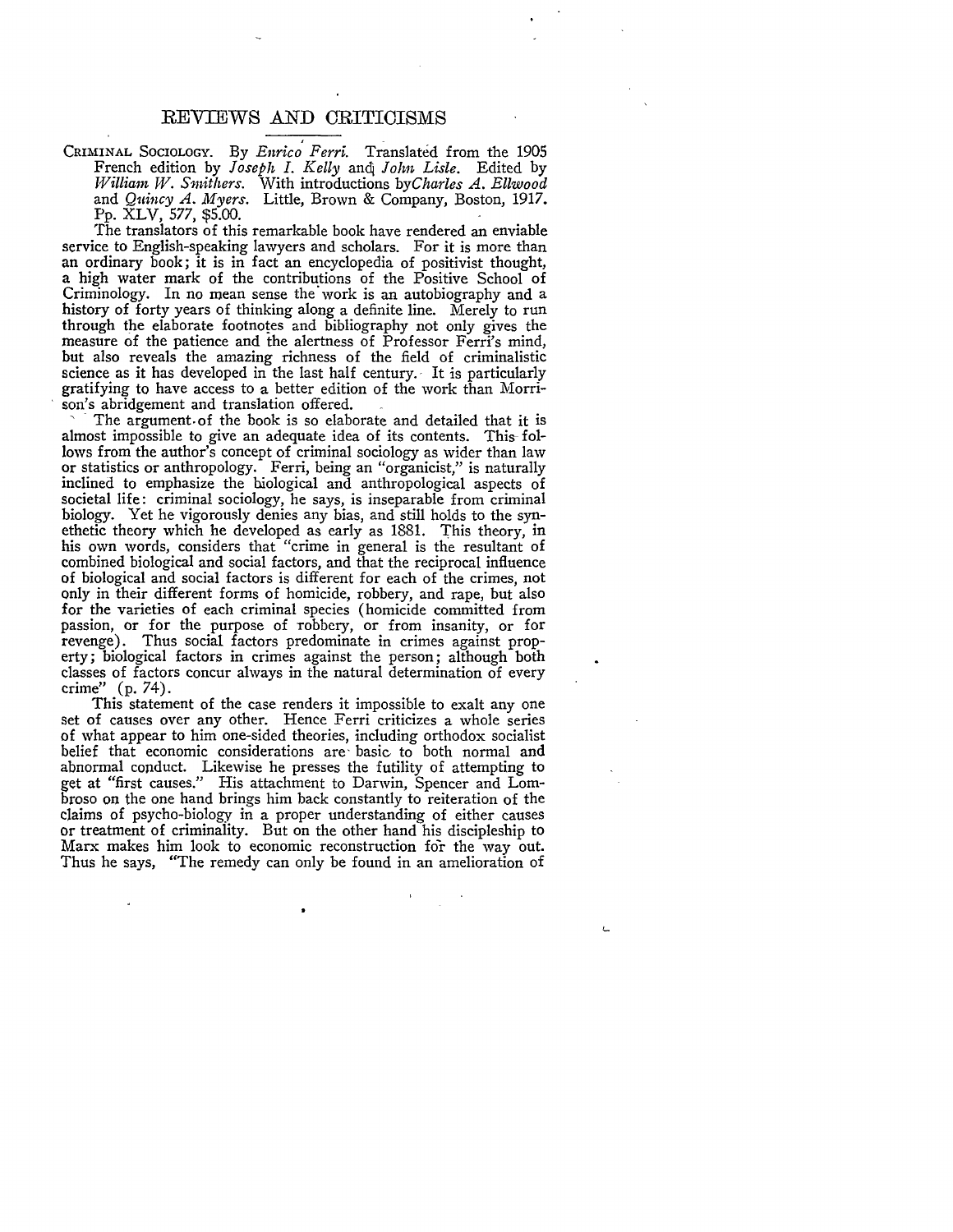the conditions of human existence through a more satisfactory economic organization of society" (181). "In the new human civilization which will succeed the bourgeoise civilization, as the latter succeeded feudalism, the conditions of existence will be assured to every man in return for moderate labor. And thus morality will be strengthened and elevated. \* \* \* Toil, socially regulated and rewarded, will<br>be an effective preservative against crime and vice. They will be an effective preservative against crime and vice. cease to be epidemic and will be restricted to isolated cases of acute. pathology.  $* * *$  (182). "Thus by adopting the collective ownership of the means of production and labor, and by thus assuring really human conditions of life to every human being who shall have done his duty (children and the sick excepted) in furnishing, his daily toil in some form or other, will be accomplished the drying up, as Fauchet says, of 'three great springs of crime: extreme riches, extreme poverty, and idleness."

A second basic thought is his famous "law of criminal saturation." Every phase of civilization has its peculiar criminality and every social group has its appropriate quota of criminality. "As a given volume of water at a- definite temperature will.dissolve a fixed quantity of chemical suibstance and not an atom more or less; so in a given social environment with definite individual and physical conditions, a fixed number of delicts, no more and no less, can be committed. In the same way that misdeeds are natural phenomena resulting from different factors, so also there is a law of criminal saturation, in virtue of which the physical and social environment, combined with hereditary and acquired tendencies and occasional impulsions, determines in a necessary way the quota of misdeeds" (pp.  $209$ ,  $285$ ,  $178$  ff, etc.). This is perilously near being a truism, and springs perhaps from Spencer's dictum that every people has just as good a government as it deserves.

A third point is -his really illuminating distinction between ant{ human or atavic and anti-social or evolutive criminality; for this distinction reconciles the notion of the atavic criminal as a degenerate with that of the evolutive criminal as a forerunner of future morality, and reduces the apparent paradox in Emerson's hard saying to the effect that the highest virtue is always against the law. It also gives point to the claim that a high rate of crime is an index of social progress.

**A** fourth, which the author never wearies of pressing, since it is the key to his whole system, is the denial of free will and moral responsibility as a basis for either studying the problem of crime or treating the criminal. Freedom of the will he holds untenable in the light of statistics, psychology and the whole of modern physical science; and he rejects as mere equivocation every attempt to compromise the issue, for example, by positing "limited" or "relative" freedom. He also separates moral responsibility from penal or social accountability, and discards moral culpability as a prerequisite to determinining criminality. One must recognize, as Ellwood points out, that the psychology Ferri utilizes for his thesis is somewhat antiquated; and the summary scrapping of the whole moral element is faulty sociology.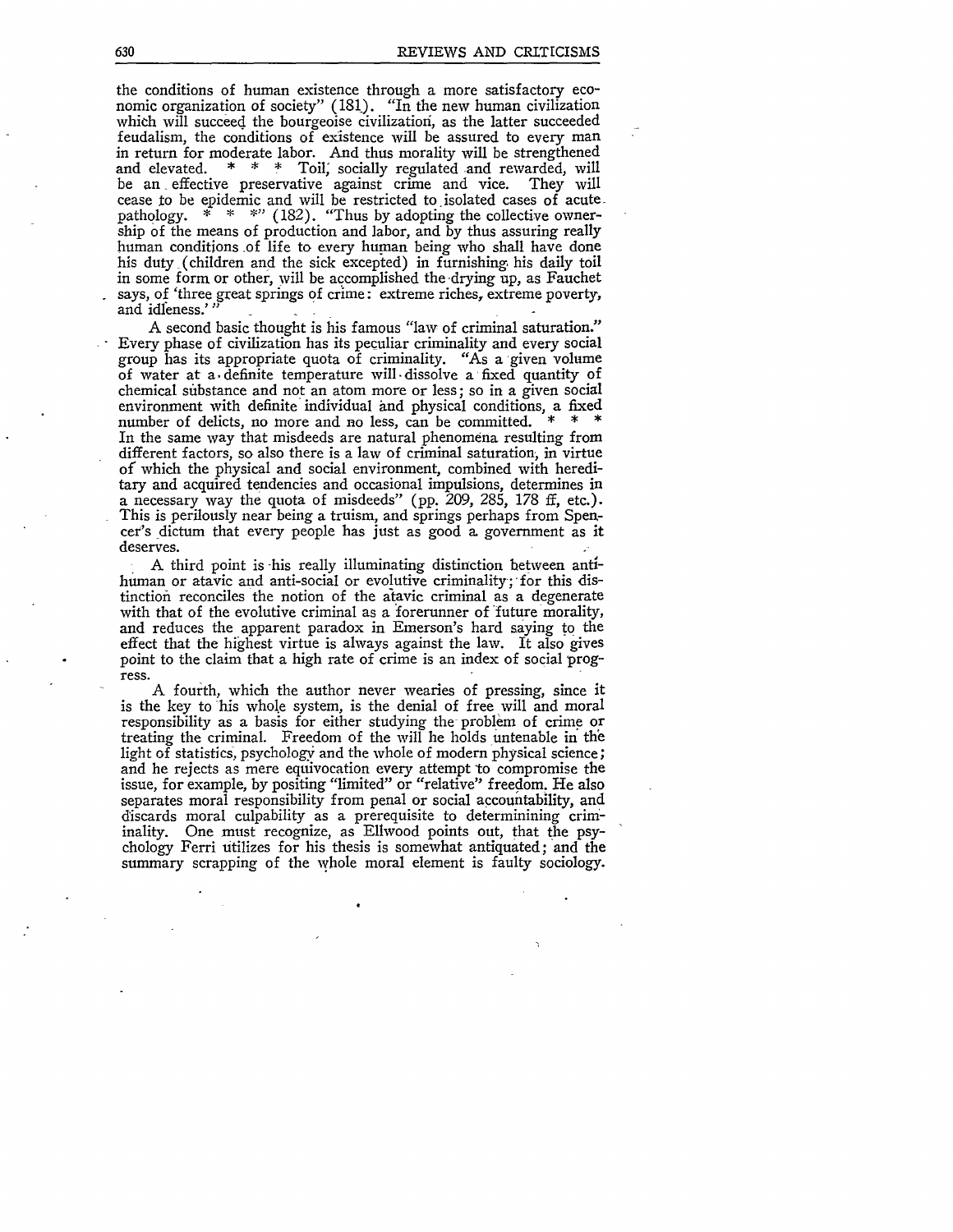Much ambiguity and wordiness could be eliminated by substituting the term and the concept "responsiveness" for "responsibility." It would also serve to round out the objective notion of social accountability.

Finally, these points crystallize in a five-fold classification of criminals: the criminal insane, the born criminal, the habitual, the criminal by passion and the occasional. As Ferri's -critics have repeatedly observed, this classification, while suggestive, is faulty, because based on no apparently sound principle of theory or practice. It may claim to be "synthetic," but is really a series of anthropological categories. At any rate it no longer offers anything to either' the investigator or the administrator. The whole trend of modem psychology is also against it. The work of Binet, Janet, Jung, Freud and their American co-laborers has opened up whole new continents, the investigation of which is bound to crack the rigid categories, of Lombroso and his school.

In line with these theoretical ideas Ferri elaborates his scheme of procedural reforms. First of all, procedure is to divest itself of all spirit of brutal vengeance and to "assume the character of a defense pure and simple, imposed by the necessities of social conservation"  $(320)$ . This involves a criticism of the current "exaggerated confidence in punishment" as an effective social defense  $(236-40)$ . The core of positivist procedural reform may be stated thus: "If the positive school reduces the practical importance of the penal code to a minimum, it throws a clearer light on the laws of procedure and criminal measures, for the very reason that their object is to take punishment out of the ethereal regions of legislative menace and place it in the practical sphere of the social clinic for protection against the disease of crime" (442). And its innovations depend upon three general principles, as follows: "(A) An equilibrium of right and protection must be established between the individual to be judged and the society which judges, in order to escape the exaggerations of individualism introduced by the classical school, which failed to distinguish between dangerous and not. dangerous, atavistic and evolutive delinquents. (B) The duty of a criminal judge is not to determine the degree of moral responsibility of a delinquent, but his material guilt or physical responsibility, and this once proven, to fix the form of social preservation best suited to the defendant according to the anthropological category to which he belongs. (C) Continuity and solidarity between the different practical divisions of social defense from the judiciary police to sentence and execution" (443).

The chief concrete deductions from these principles may be cited. The common principle of "presumptive innocence" must be modified to square with facts. Juries should be.allowed to render other verdicts than mere acquittal or condemnation. Appeals should be allowed from acquittals. Legal reparation should be made for unjust conviction. Juries, being amateur and unscientific, should be abolished. arguments would hold here if judicial procedure could be made absolutely and mathematically exact; but since even the 'best of judges, anthropologists and psychologists are human, fallible and subject to bias, the jury, weak as it is, must still serve to round out law with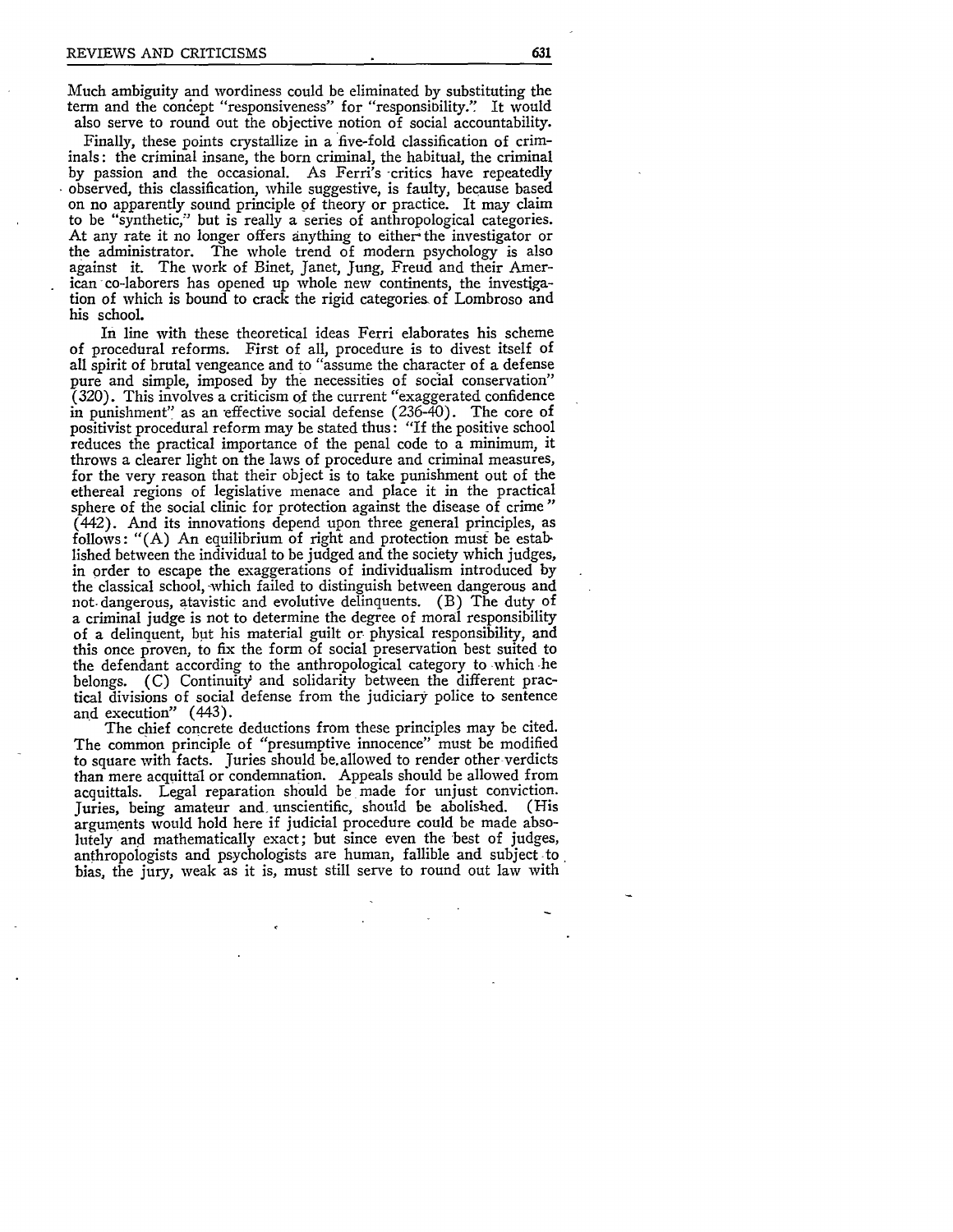public opinion.) The criminal bench should be specialized and separated from the civil. Judges should be elected for limited terms to keep them" from becoming too highly professionalized. Law school curricula will need modifying to supply this specialized ability. Trials are to be conducted by science and not by mere legal wits. To every magistrate's office should be attached an expert or committee of experts in criminal anthropology. Anthropometry, the sphygmograph, hypnotism, etc., could contribute new types of evidence. Public defenders on the same plane as prosecutors would promote more substantial justice. Suspended sentence and probation upon condition of restitution to the aggrieved party he approves. And he accepts in general terms the indeterminate sentence; but fastens responsibility for its administration upon special courts rather than upon prison authorities. Naturally he condemns the short sentence.

In the matter of penalties he proposes two correlative schemes. First, a series of equivalents or substitutes for punishment-really preventive measures. Among these are free trade, freedom of migration, lowering import duties, progressive income tax, administrative federalism with political unity, public works in years of scarcity and hard winters, regulation of manufacture and sale of alcohol, substitution of metallic for paper money, institutions, for popular and agricultural credit, proper salaries for public functionaries, limited hours of labor, elimination of unemployment, development of good roads, good city lighting, destruction of. slums, building of decent lodging houses and workmen's homes, new types of education, athletics, public baths, free or almost free theaters, protection of neglected childrenin short, raising the standard of life of the mass of the people, These indirect but constructive methods are admirably conceived even though we may not all agree as to the relative value of details. Second, what he calls a rational system of penalties borrowed and adapted from Garofalo's "Criminology." These range from the death penalty through deportation to imprisonment for indeterminate periods and fines or restitution. So far as I can see these are the traditional penalties. The "rational" part of the scheme consists apparently in its flexibility, the individualization of treatment, and the assessment of penalties according to anthropology instead of to criminal code. Undoubtedly this "system" is capable of just as procrustean administration by a blindly devout positivist as ever any member of the much-abused classical school could have accorded his penal code.

On the subject of prison administration Ferri has comparatively little to say, save that prisons must be hospitals where delinquency-is treated, that they must not be places of ease but centers of industry in which inmates may work at remunerative occupations and earn the wherewithal to make reparation to those they have injured. Incidentally the use of electric shocks and cold douches is recommended for prison therapeutics. As a consequence of his theory of the insane criminal he advocates special institutions for this type. As a substitute for the old cellular type of prison, he urges penal farm colonies either at home or in colonial possessions. Moreover he suggests utilization of the incorrigibles in reclamation schemes for land which malaria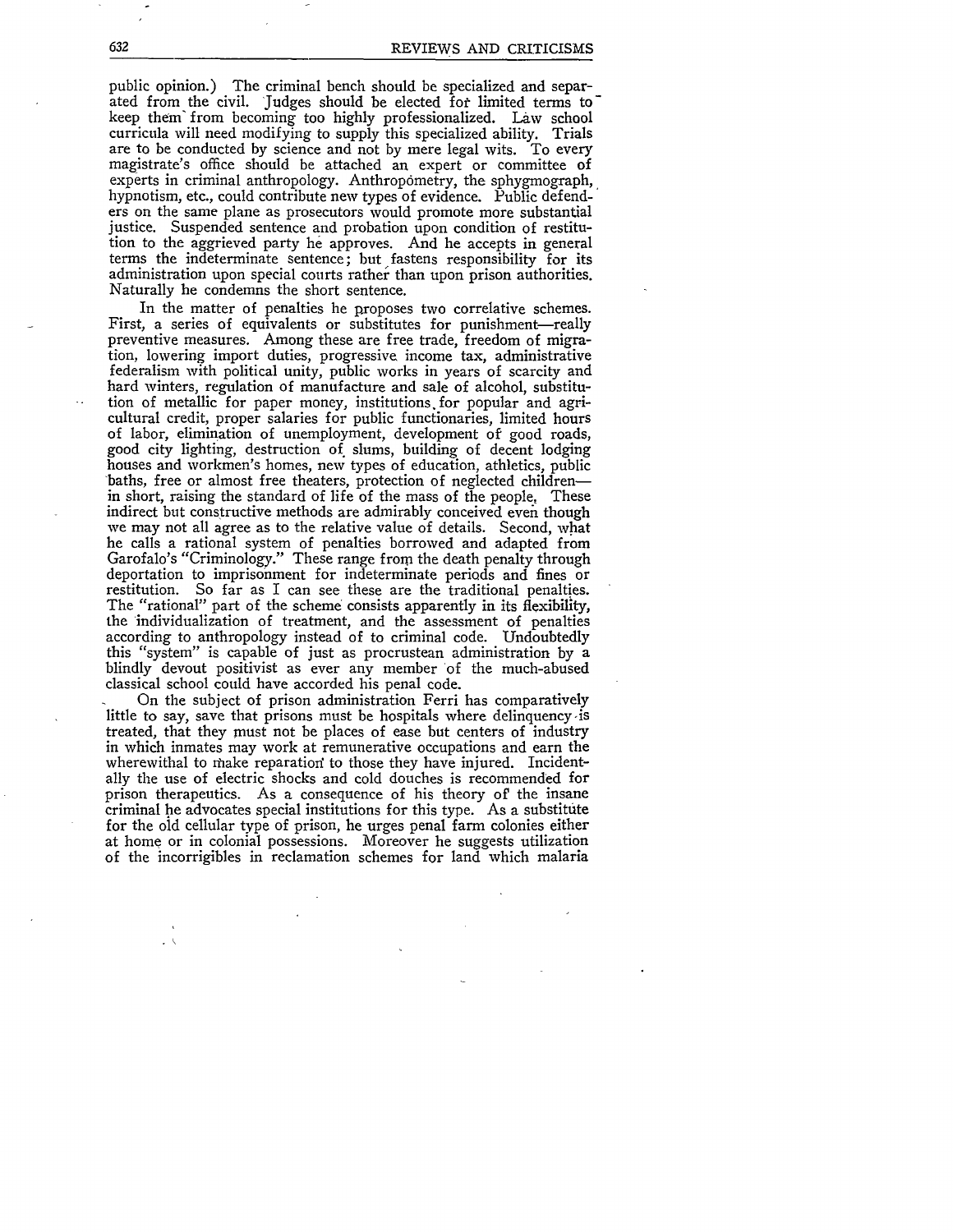has rendered uninhabitable. Such schemes are phases of deportation for-life, which in the "rational system" is prescribed treatment for habituals.

Capital punishment is to be retained for certain types of homicide, although it is recognized that "in its monosyllabic simplicity it is only an easy panacea, and under this head, it certainly does not solve a problem as complex as that of dangerous criminality" (530). But the chief objection to it, when judged by the logic of facts, is its ineffectiveiess as a repressive measure; it is a mere judicial scare-crow. To make it an efficient means of "artificial selection" it would have to be applied more seriously and courageously. For Italy alone this would mean the execution of over 1,500 individuals annually-"an absolute moral impossibility" (532).

Whatever we may think of the result, Ferri is altogether consistent in his attempt to maintain the sociological point of view. Throughout the book this synthetic attitude dictates both the choice and the elaboration of his materials. And he closes the book in this same mood: "Henceforth, criminal science, while remaining a juridical science in its results must nevertheless in its basis and its means of research become a branch of sociology" (555). And finally this note of optimism: "Criminal sociology, as well as criminal science will finally lose its importance, for it will dig its own grave, because through the scientific and positive diagnosis of the causes of criminality, and hence through the indication of partial and general individual and social remedies to combat it in an effective manner, it will reduce the number of delinquents to an irreducible minimum, where they can enter into the future organization as a daily modification of civilized society and where the less penal justice there shall be, the more social justice will necessarily follow" (569).

This is undoubtedly a great book which has rendered yeoman service to the positivist cause and still serves as a chart for the orientation of thought away from mere legalism to social science. But like many other stimulating books it inevitably lends itself to challenge in numerous places. Many of its weaknesses flow from its adherence to Spencerian sociology and Marxian economics. For example, few sociologists accept the theory that society is literally a "natural living organism" (349); or again, the altogether too broad assertion that "equally buried in the past is the individualistic illusion that denies in the world of biology the infinite power of physical and psychical heredity, and creates in the field, of sociology artificial obstructions between the individual and society" (406).

In spite of his attempt to be synthetic and to account for all possible factors in human life, he sticks too closely to old-fashioned materialism to be thoroughly convincing to a generation nourished on Bergson. Hence his defense of the physical or telluric factor in crime sounds strained and weak. The influence of Marxian dogma appears in his emphasis upon the economic factor in criminality: for example, in the charge that alcoholism is caused primarily by industrialism; in such statements as his conviction that "scientific socialism is the logical and inevitable conclusion of sociology, which otherwise must remain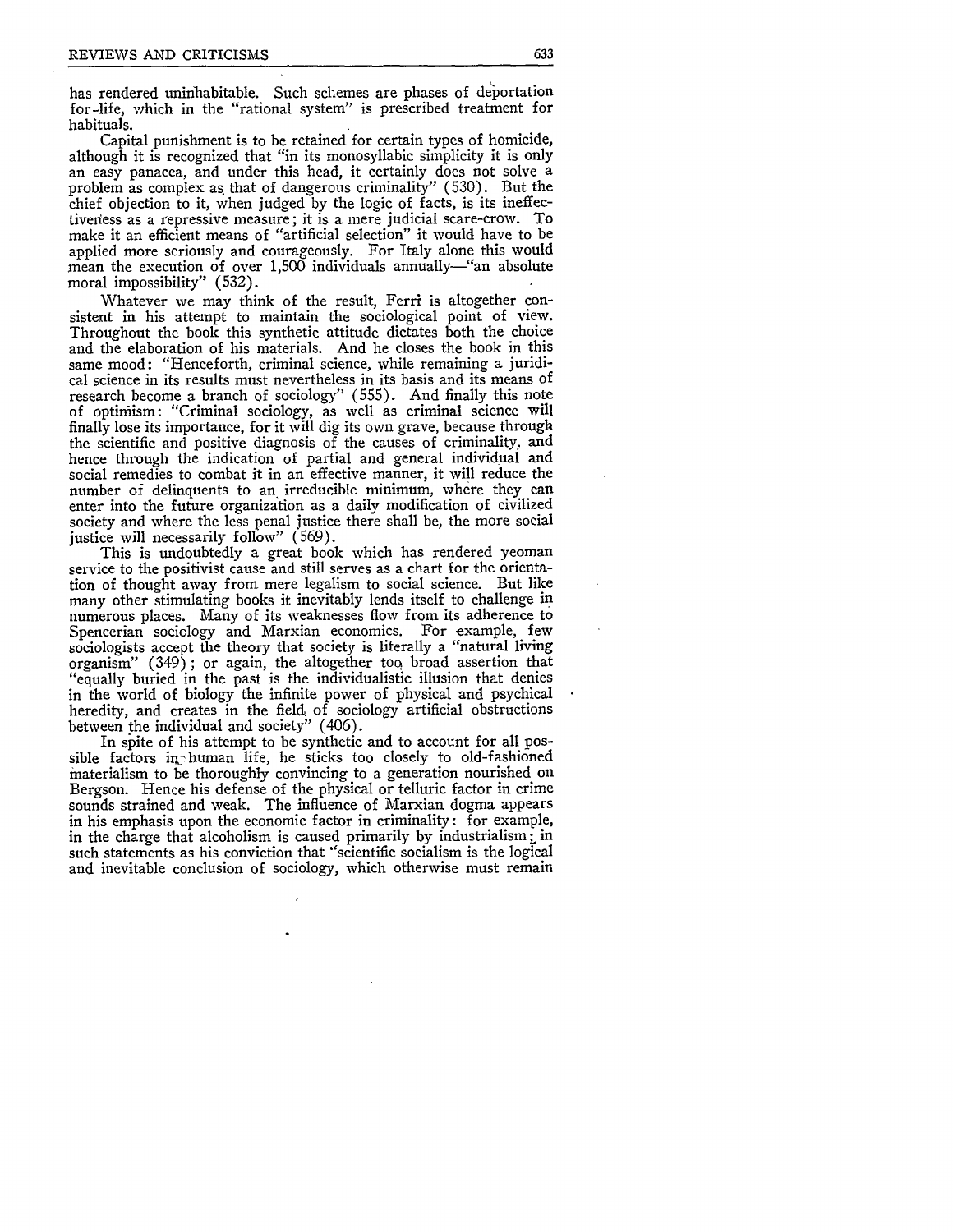sterile and impotent" (334), and that "sociology will be socialistic or it will not exist" (17). Fortunately for sociology, socialism has either gone beyond the scientific socialism of the nineteenth century or has not-reached it yet!

The biological bias leads to such pitfalls as his dictum (p. 88) upon the predominant value of the face in the diagnosis of the criminal type, or his exaggerated emphasis upon craniology, or his dogmatic pronouncement of the hereditary tendency to tuberculosis and criminality. Again it obtrudes the moot issue of genius as "degenerescent abnormality" (104). And it enables him to voice the fallacy (which his own distinction between atavic and evolutive crime should have averted) that crimes may have some useful effect in society just as pain and even disease may have in the individual organism  $(104)$ .

It is unfortunate that most of the statistical material is somewhat out of date, and particularly that it was gathered and manipulated before modern biometric methods had been worked out. Real statistical correlation might put a somewhat different face upon much of this data. In this connection it seems impossible to agree with the author that from the figures on page 219 it is clearly evident that there is a continual increase in the propoition of acquittals in France. The figures seem to show exactly the opposite.

On several occasions the reader is asked to accept the author's subjective impressions as scientific proof: One needs only to have seen a microcephalic idiot, as I did once in Turin, to give up every argument contrary to mine, etc., etc. (see p. 67). Occasionally, too, the author resorts to mere *obiter dicta* to get out of a tight place: for example, the quotation from Goethe, p. 123. Moreover. an almost puerile vanity is permitted to skyrocket across certain pages (e. g., p. 327), and leads the author to make unwarranted claims for a monopoly of truth by the positivists. This trait manifests itself further in an almost truculent attitude towards scientific opponents: they are all too frequently labeled with epithets. I get the impression that every man who is not a positivist out and out is either a spiritualist, a statistical logician, or a miserable Byzantine word choppei. Thus the attack on Saleilles (p. 372) seems wholly gratuitous. The extreme repetitiousness of the book reveals also an overweening faith in the reader's patience.

On the whole the make-up of this volume is quite in keeping with the high standard set by its predecessors in the Modern Criminal Science Series. The editorial prefaces and particularly Professor Ellwood's introduction enhance its value. One cannot. help wishing that the index were equally extensive: it omits such important items, for example, as probation, reparation, penal farms, suspended sentence. A few slips occur: Comte is frequently spelled with  $a^2p$  (pp. 82, 85); Demolins is called Desmoulins (118); De Roberty appears as De Koberti (351); Kraepelin as Kroepelin (317); Schaeffle's *Bau and Leben des Socialen Korpers* is cited as *Bait und Struktur,* etc.; Mou ton's book is dated as 1827 instead of 1887 (421). The author's statement about Coxey's army marching on Washington a hundred thousand strong (263) should have been corrected to the proper figures, which never reached one-tenth that number.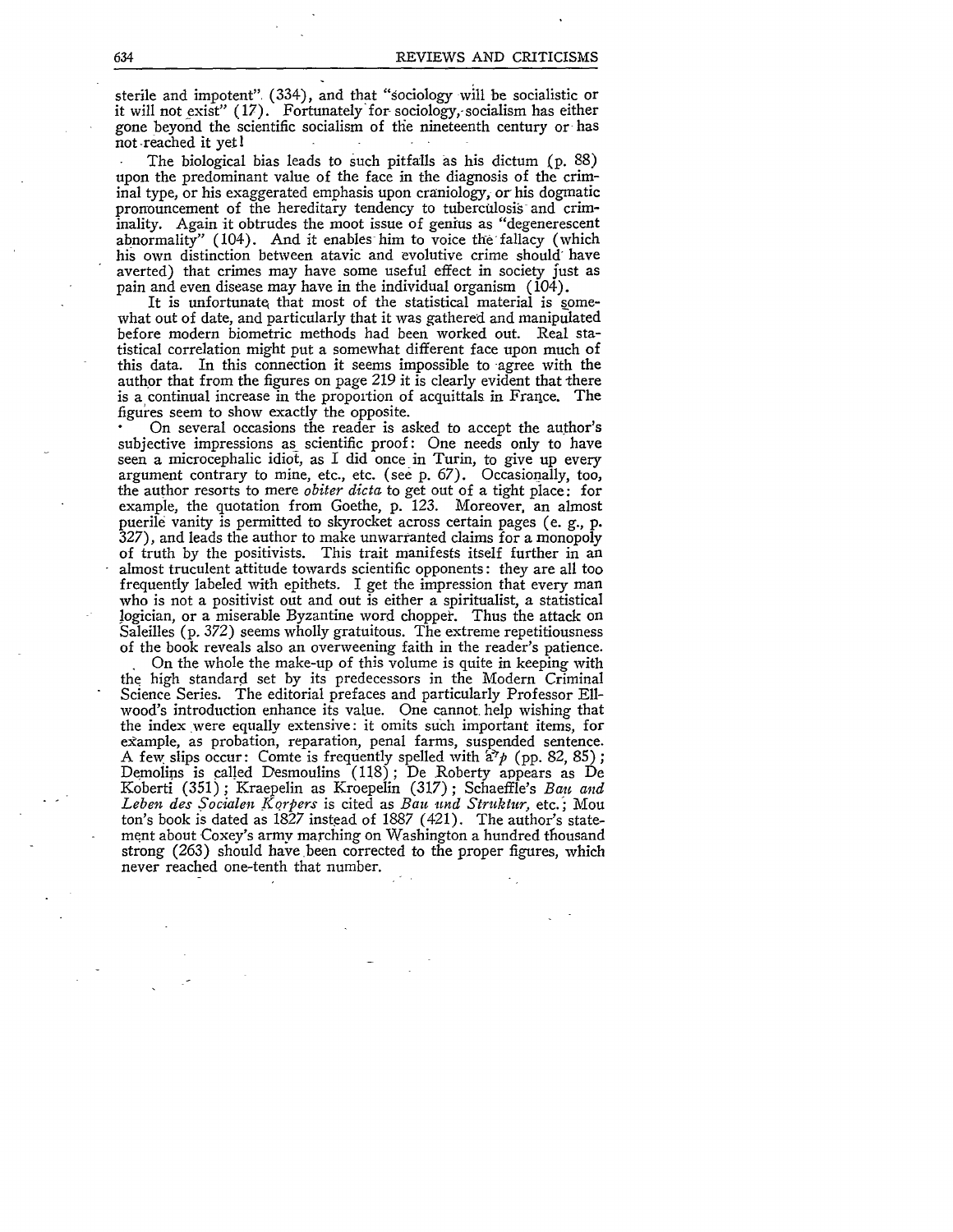Barring these slight imperfections the editors and printers have acquitted themselves notably in handling the hundreds of foreign names and titles which bristle **ir** the footnotes. Not the least substantial service performed **by** this Series is just that habituation of Americans to scrupulous care for such details.

After all is said and done, and however we may disagree with details of Professor Ferri's work, he still remains the outstanding figure in the field of criminal sociology. And long after this pioneer book itself has been scrapped it will remain as one of the foundation blocks in the protective wall which positive science seeks to build about a progressive human society.

University of Minnesota. ARTHUR J. TODD.

TiIE **DEVELOPMENT** OF INTELLIGENCE IN CHILDREN. By *Binet and Simon.* Translated by *Elizabeth S. Kite;* with an introduction by *Henry H. Goddard.* Published by the Training School at Vineland, New Jersey, 1916, p. 336.

The Binet-Simon Scale has been used to such an extent and has been modified to such a degree in America that the average reader coming in contact with one of the modifications is likely to ask just what Binet and Simon did. Heretofore one would have had to go to the original French to answer such a question. Miss Kite has made the historical material accessible to the English reader.

We find this statement in the introduction; "This book as a whole constitutes a complete history and exposition of the Measuring Scale as Binet left it," and such it is. The book is divided into five chapters each of which represents an article that occurred in *L'Anne Psychologic* from 1905 to 1911. The first four were written by Binet and Simon, the fifth one by Binet.

Chapter I is historical. The lack of any uniform idea as to what inferior intelligence is, and the necessity for a scientific diagnosis of it is emphasized. The work of some seven men, mostly in the medical world, is briefly mentioned. Their methods of diagnosis are described.

The title of the second chapter is "New Methods for the Diagnosis of the Intellectual Level of Subnormals." Here we find a description of their first results obtained with the use of the so-called "1905 Tests." The paper is divided into three parts: First, The Psychological Method. The purpose of the tests is told and then thirty tests are presented, together with a description of the methods of procedure. Second, Pedagogical Method, which is simply evaluating knowledge gained in school. Third Medical Method, which includes Hereditary Influences, Anatomical and Physiological examinations.

In the third chapter we have a detailed description of the efforts of- the authors to determine -standards of intelligence. The methods and results of work are given as determined by experimenting with normal children of three, five, and seven to eleven years; also institution cases including idiots, imbeciles and morons; a third group made up from subnormal children of the primary schools. Thus we see the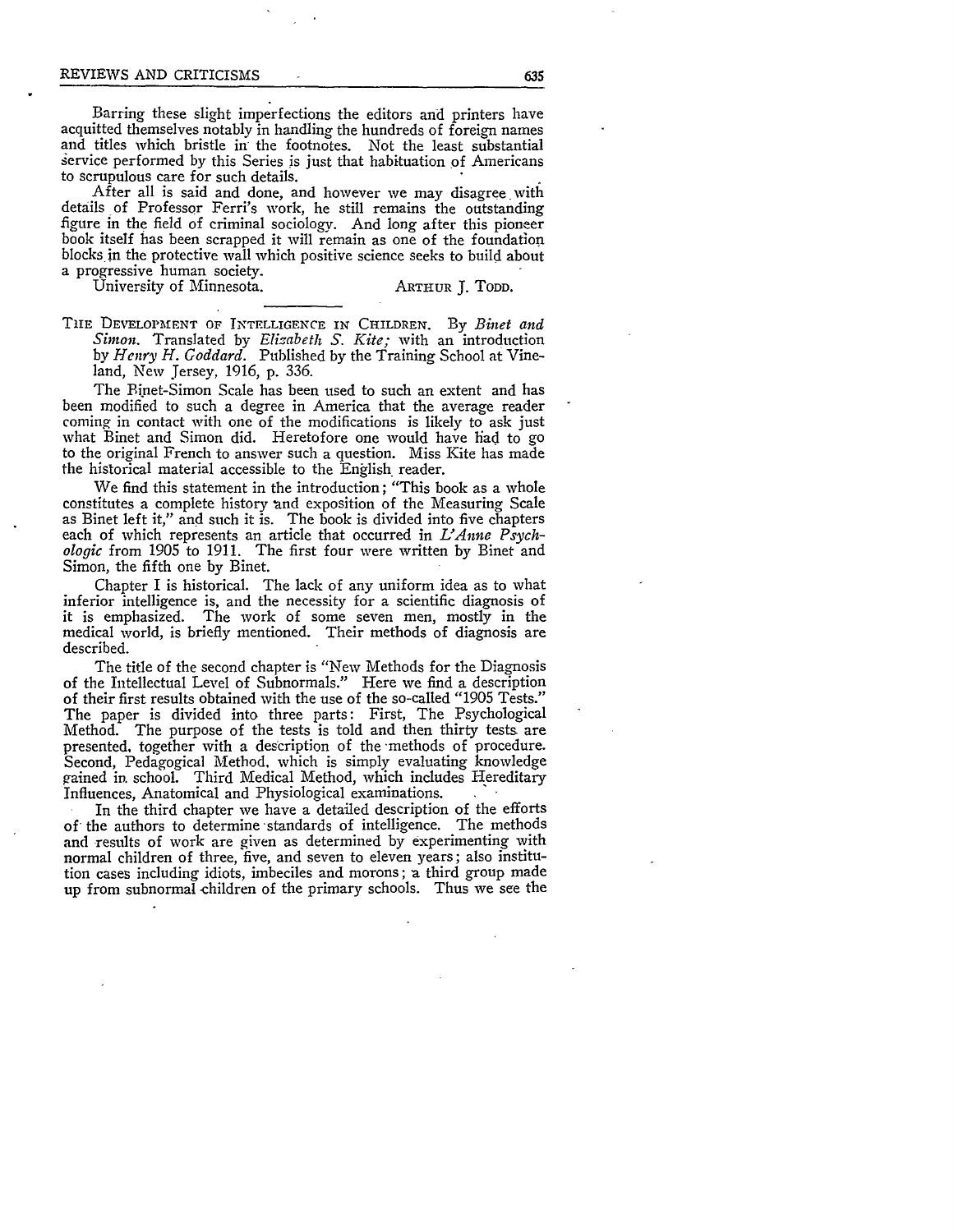thoroughness with which the authors attacked this most vital problem.

The remainder of the book consists of two papers dealing mainly with the later revisions of the scale. The first paper gives the 1908 revisions which arranges the tests for children ranging in age from three to thirteen; this also contains an emphasis on the necessity of making an estimate and an interpretation of the results. The necessity of great care and accuracy is urged; this is followed by illustration of the method of recording results. An excellent discussion of the use of the scale is placed at the end of this paper, the authors claiming that the greatest value of the scale will be found in testing subnormals rather than normals. The last chapter of the book deals with the 1911 revisions of Binet. Following the description of the revisions is a discussion of the methods of teachers' judgment of the intelligence of their pupils, and in contrast with this relatively poor and inaccurate method is given some results obtained by Intelligence Tests. The final part of this paper is Binet's answer to the objection to his tests, that differences exist in-the intelligence of children belonging to- different social conditions.

A critical review of this book is not the reviewer's purpose; we aim simply to report the contents of the translation. Ample critical summaries have been made of the original articles. The purpose of the publishers has been well accomplished-that of making more usable to American readers the original work of Binet and Simon.

Northwestern University.

SOCIAL DIAGNOsIs, **By** *Mary* **E.** *Richnond,* New York, Russell Sage Foundation, 1917, pp. 511, \$2.00.

Up to now each person engaged in whatsoever type of social service in the sense in which the phrase, "social service," has come to be used, has been a law unto himself. There has been no. attempt worthy of the name to bring together the experience of a great number of workers, to make an analysis of these experiences, and to pick out what is common to all; and finally no attempt has been made to bring together scientific productions in various fields and to focus them upon the special problems of the social worker. In these respects, Miss Richmond's work is a milestone. She has tried to point out in this volume, after an extensive study of case work from various sources. those things that are common to all workers. "The elements of social diagnosis, if formulated, should constitute a part of the ground which all social workers could occupy in common.'

As a preliminary to bringing the data together, two case workers of experience were engaged, one experienced in family work and the other in medical work, to study original cases for one year. The reading of cases was done in five different cities. The aim was to bring to light through this reading the best social work practice that could be found, provided it was in actual use and not exceptional in character.

For the first time within the reviewer's knowledge, we have here applied to the problem of the social worker a discussion of the nature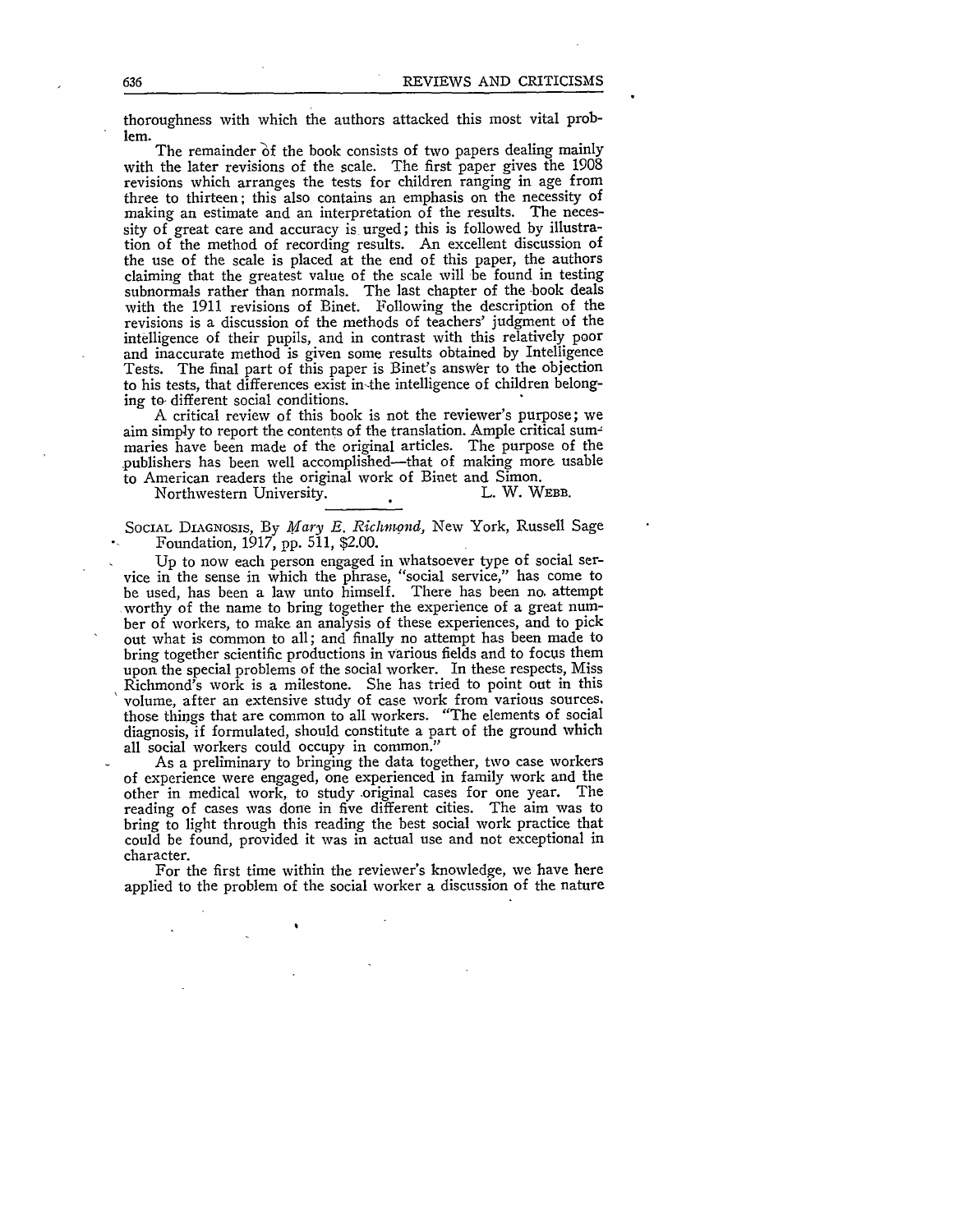and uses of social evidence, types of evidence, competence of witnesses, bias of witnesses and inferences-how they are made and corroborated, and the risks involved in them---the potency of predispositions, assumptions and habits of thought. In other words, the author is thinking out some of the fundamentals of our problem precisely as the lawyer and the detective must think out-their problems. The competence of witnesses and the reliability of evidence depend in a very great degree upon certain psychological characteristics of the witnesses.

The fundamentally scientific attitude of the author toward her life work is reflected in this volume in her use of the word "diagnosis" in preference to "investigation." Diagnosis suggests the process of accumulating evidence, of making analyses and finally of gaining insight into the setting before the diagnostician. It is suggestive of the professional attitude also that she uses the term "client" in referring to the person or persons whose social condition is the object of diagnosis.

The technical aspects of the problem of obtaining data in social diagnosis are presented in several chapters entitled, "The First Interview," "The Family Group," "Outside Sources in General"—including a discussion of statistics of outside sources and principles governing the choice of sources which, **by** the way, is an extremely illuminating discussion--"Relatives as Sources," "Medical Sources," "Schools as Sources," "Employers and Other Work Sources," "Neighborhood Sources," "Miscellaneous Sources,'' "Social Agencies as Sources," "Letters, Telephone Messages," etc., "Comparison and Interpretation." "The Underlying Philosophy." All the foregoing are embodied in Part II entitled, "The Processes Leading to Diagnosis.'

In Part III, the author presents variations in the processes in chapters entitled as follows: "Social Disabilities and the Questionnaire," "Plan of Presentation," "The Immigrant Families," "Desertion and Widowhood," "The Neglected Child," "The Unmarried Mother," "The Blind," "The Homeless Man," "The Inebriate," "The Insane," "The Feeble-minded," "Supervision and Review.'

It seems to the reviewer that this volume is altogether indispens-It seems to the reviewer that this volume is altogether indispensable to students and to teachers in college and university classes which are attempting to train young people for social service or even to give them an insight into the problems that confront the public welfare worker.

The workmanship on this volume is of the best order, characteristic of the publications of the Russell Sage Foundation, and the book is written in a style that should commend itself to the good taste of intelligent readers.

Northwestern University. ROBERT H. **GAULT.**

**MENTAL** ASPECTS **OF** DELINQUENCY. By Truman *Lee Kellev,* University of Texas Bulletin No. 1713, March 1st, 1917, **pp. 125.**

This report is comprised in six chapters entitled as follows: I. The Problem: II. Tests and Measurements; III. Norms used; IV. Test Results; V. Case Studies; VI. Summary and Recommendations. The measurements used **by** Dr. Kelley in this investigation were:

**A.** Physical tests including height, weight, vital capacity, vital